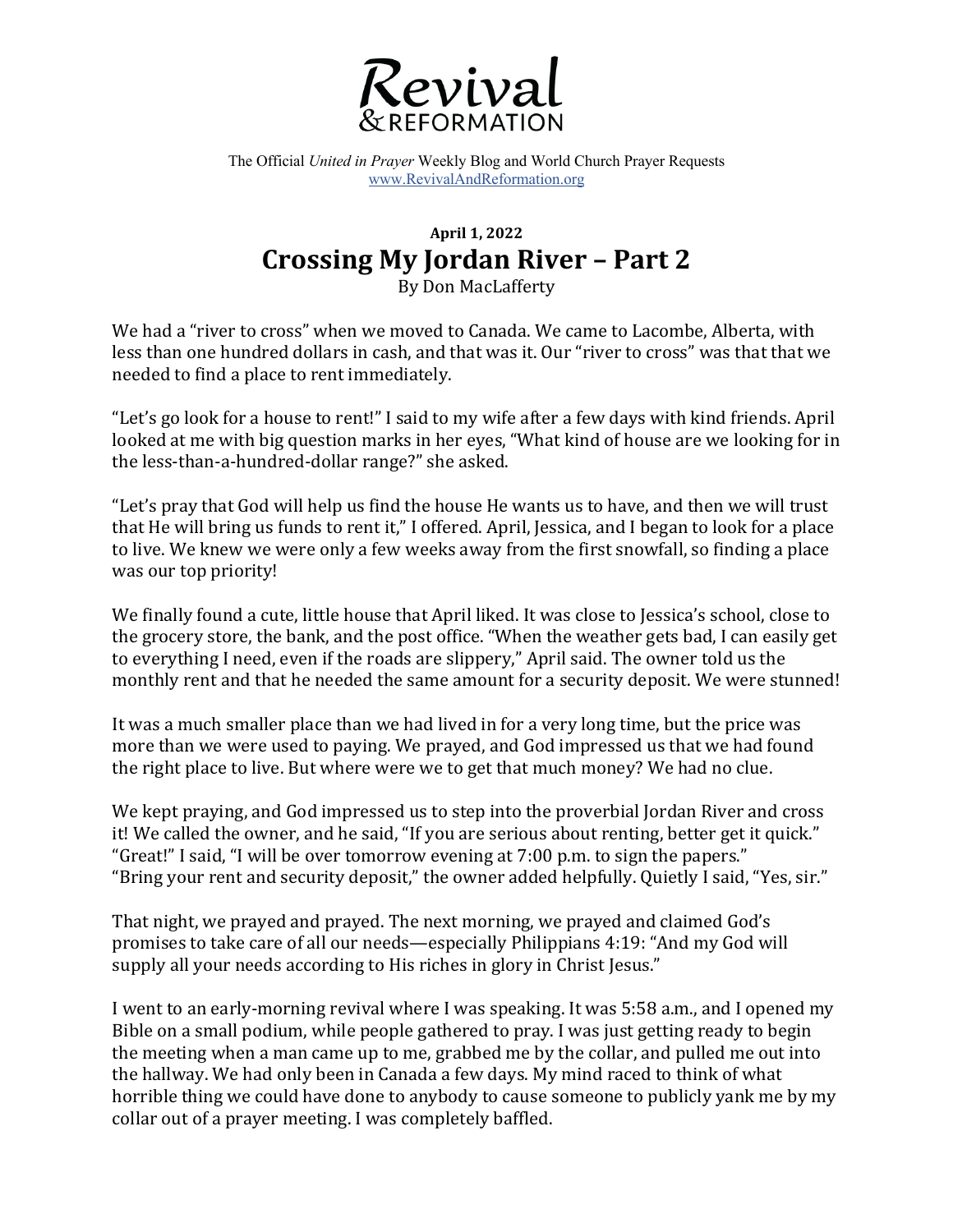The man lowered his voice, "This morning, I was walking through our dark house to come to this prayer meeting. When I passed the TV, God strongly impressed me to stop, shove my hand above the TV, and grab any cash I had there. That is where I keep my cash from my jobs. So, in the dark, I grabbed all the cash lying there and stuffed it into this envelope. God told me you needed it!" he said as he took the envelope out of his pocket and stuffed it into my jacket pocket. Then, giving me a firm push, he said, "Now, go back in there and call us to a revival. We need it around here!"

I got home and handed April the envelope. She opened it and began to count. Her eyes opened wide, "Wow! After returning a tithe on this to God, we have enough to pay the security deposit!"

"Awesome!" I replied. My dear, practical wife softly asked, "What about the other half of what we need in a few hours? We still need the first month's rent."

"I know!" I replied. "Let's thank God for giving us the security deposit. Let's ask Him to provide all we need."

Over the next few hours, we checked the post office box to see if God had sent us any money. Nothing. We checked our voicemail messages, email messages, and texts. There was nothing. "What are you going to do?" asked April. "It's time for you to go and sign the papers and pay the first month's rent."

"I am going to put my feet in the Jordan!" I replied. My heart was thumping as I pulled up to the rental house to meet the owner. I fingered the envelope with half of what we needed. "God," I ventured, "You can multiply this cash just like you multiplied the five barley loaves and two fish. We need your help."

I rang the doorbell. The owner welcomed me in and asked abruptly, "Did you bring the money for the rent and the deposit?"

I couldn't lie. I replied, "Here is the money I brought."

We sat down at the kitchen table. I placed the envelope with the cash for the security deposit on the table and slowly pushed it across to the owner.

I watched that envelope like a hawk. I knew God had the power to double my money. *This is going to be quite a miracle!* I said to myself. The owner began counting the money from my envelope. I was excited to see how God was going to part the waters for the river crossing. When the owner had counted the number of hundred-dollar bills that would pay for a security deposit, he stopped. He looked in the envelope for the rest of the monev. There was nothing more.

He stared me right in the eyes without smiling. He was waiting for my explanation or my excuse for bringing only half of what was needed. I didn't flinch, neither did I say a word. "Well," he asked, "This is all you brought?"